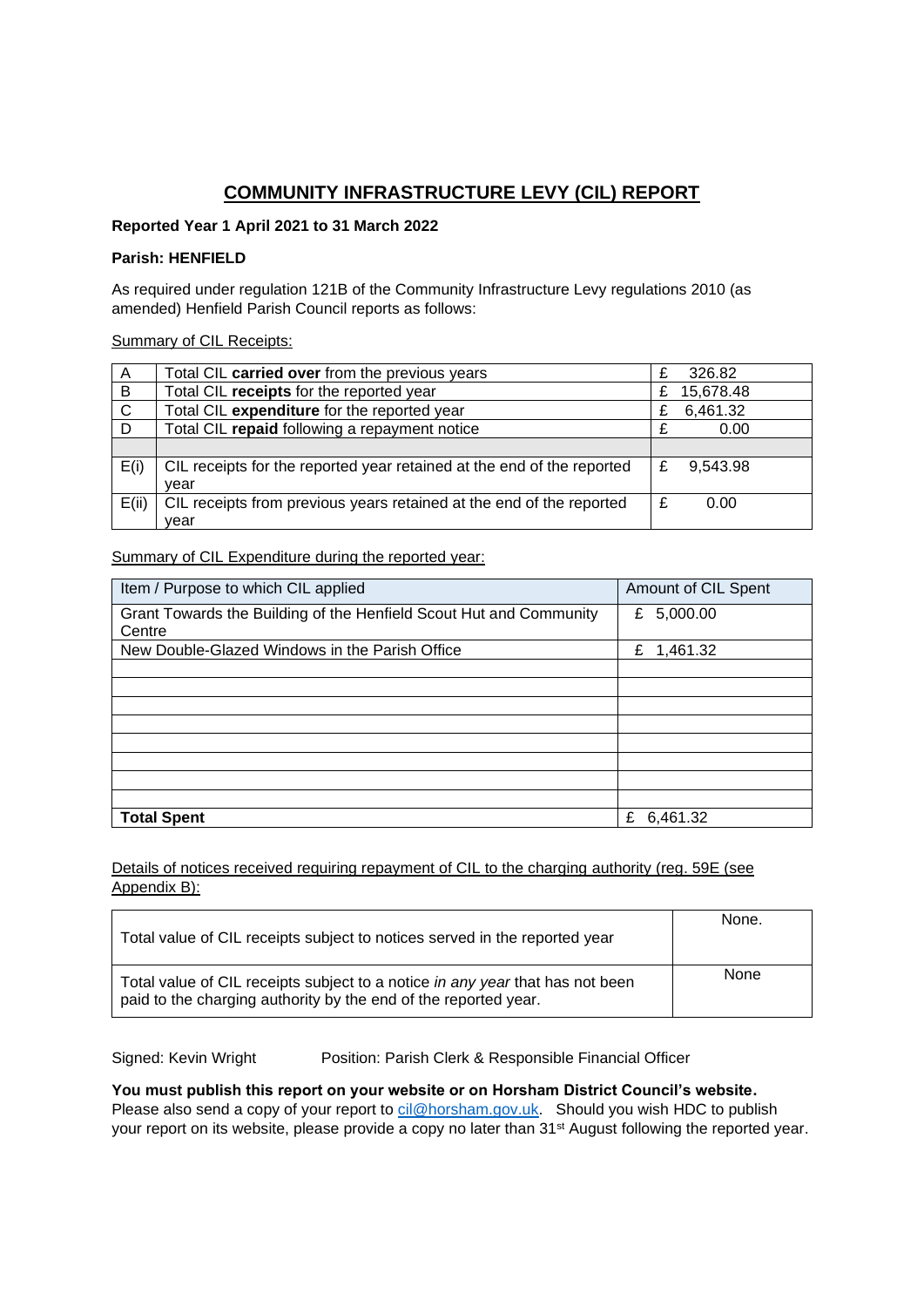## **APPENDIX B**

## **Extracts from Part 7 (Application of CIL) of the Community Infrastructure Levy** regulations 2010 (as amended)

The following extracts from the regulations relate to the neighbourhood proportion of CIL.

### **Requlation 59A**

#### "Duty to pass CIL to local councils

59A.-(1) This regulation applies to that part of a chargeable development within the area of a local council.

(2) Subject to paragraph (12) and regulation 59E(5) a charging authority, other than the Mayor, must pass to every local council within its area a proportion of CIL receipts calculated in accordance with this regulation and regulation 59B

(3) In England, where all or part of a chargeable development is within an area that has a neighbourhood development plan in place the charging authority must pass 25 per cent of the relevant CIL receipts to the parish council for that area

(4) In England, where all or part of a chargeable development-

- (a) is not in an area that has a neighbourhood development plan in place; and
- (b) was granted permission by a neighbourhood development order made under section 61E or 61Q(3) (community right to build orders) of TCPA 1990,

the charging authority must pass 25 per cent of the relevant CIL receipts to the parish council for that area.

(5) In England, where all or part of a chargeable development-

- (a) is not in an area that has a neighbourhood development plan in place; and
- (b) was not granted planning permission by a neighbourhood development order made under section 61E or 61Q (including a community right to build orders) of TCPA 1990,

then, subject to paragraph (7), the charging authority must pass 15 per cent of the relevant CIL receipts to the parish council for that area.

(6) In Wales, where all or part of a chargeable development is within the area of a community council then, subject to paragraph (7), the charging authority must pass 15 per cent of the relevant CIL receipts to that community council.

(7) The total amount of CIL receipts passed to a local council in accordance with paragraph (5) or (6) shall not exceed an

amount equal to £100 per dwelling in the area of the local council multiplied by  $I_A$  in each financial vear.

(8) In paragraphs (3) to (6) the relevant CIL receipts are the proportion of CIL received in relation to a development equal to the proportion of the gross internal area of the development that is relevant development in the relevant area of the local council.

(9) In paragraph (8), the relevant area is-

- (a) in relation to paragraph (3), that part of the parish council's area that has a neighbourhood development plan in place:
- (b) in relation to paragraphs  $(4)(a)$  and  $(5)(a)$ , that part of the parish council's area that does not have a neighbourhood development plan in place; and
- (c) in relation to paragraph (6), the whole of the community council's area.

(10) In paragraph (8), the relevant development is-

- (a) in relation to paragraphs (3) or (6), the whole of the development;
- (b) in relation to paragraph (4)(b) that part of the development for which permission was granted by a neighbourhood development order made under section 61E or 61Q (community right to build orders) of TCPA 1990; and
- (c) in relation to paragraph (5)(b) that part of the development for which permission was not granted by a neighbourhood development order made under section 61E or 61Q (community right to build orders) of TCPA 1990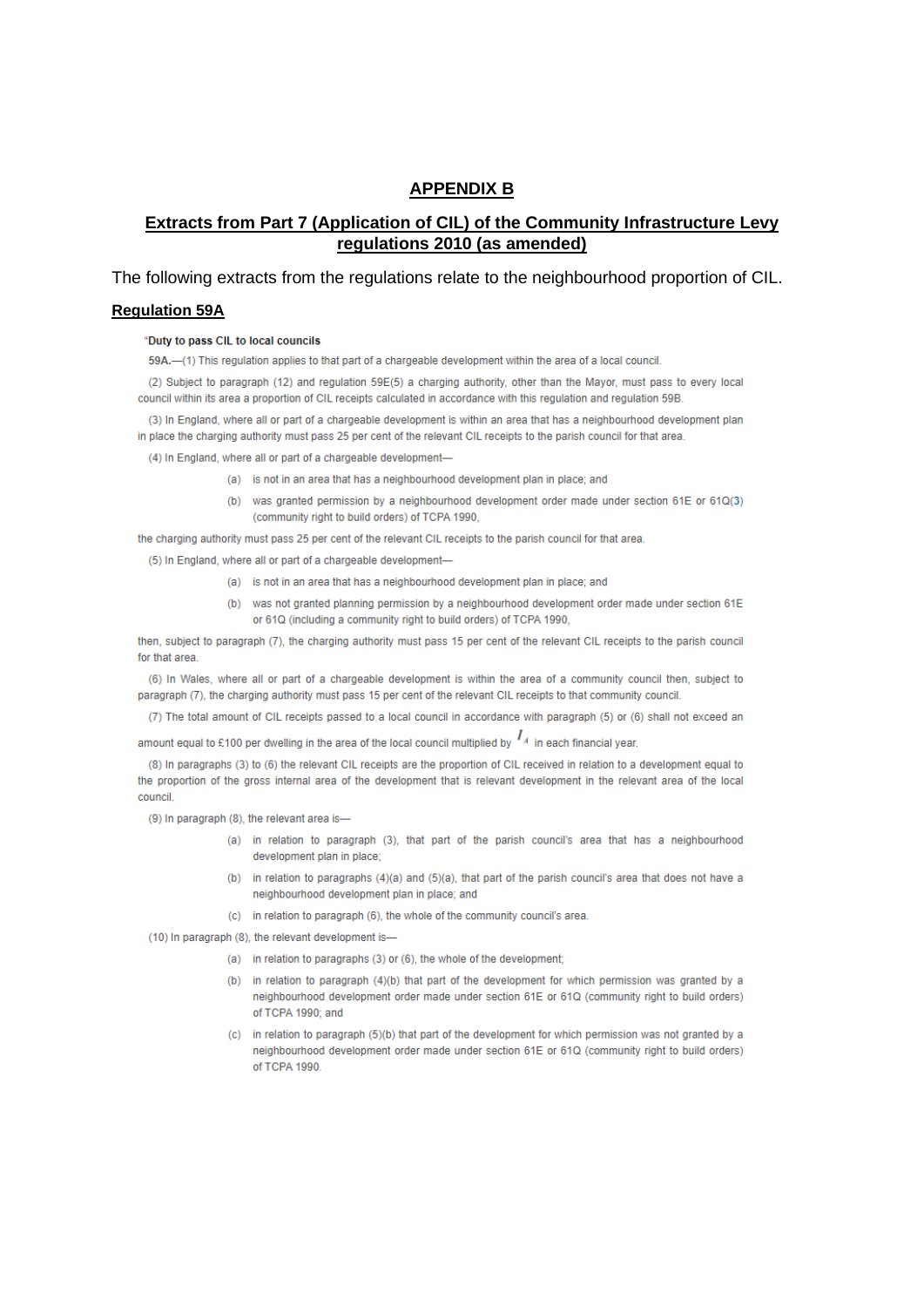(11) In this requlation an area has a neighbourhood development plan in place in relation to a development, or part of a development, if-

- (a) a neighbourhood development plan was made by a local planning authority in accordance with section 38A(4) of the Planning and Compulsory Purchase Act 2004 prior to the time at which planning permission first permits that development; and
- (b) that neighbourhood development plan is extant in relation to the relevant area on the day when planning permission first permits that development.

(12) Where a local council notifies the charging authority in writing that it does not want to receive some or all of the CIL receipts that this regulation applies to before that CIL is paid to it, the charging authority must retain those CIL receipts.

## **Regulation 59B**

#### Application of regulation 59A to land payments

59B.-(1) Regulation 59A applies to land payments accepted by a charging authority in accordance with regulation 73(1) (payment in kind) as follows.

(2) For the purposes of regulation 59A(8), the CIL received in relation to a development includes the value of CIL that any land payments were accepted in satisfaction of.

(3) Any payments to a local council relating to a land payment must be paid to the local council in money.

## **Regulation 59C**

#### Application of CIL by local councils

59C. A local council must use CIL receipts passed to it in accordance with regulation 59A or 59B to support the development of the local council's area, or any part of that area, by funding-

- (a) the provision, improvement, replacement, operation or maintenance of infrastructure; or
- (b) anything else that is concerned with addressing the demands that development places on an area.

### **Requlation 59D**

#### **Payment periods**

59D.-(1) This requlation applies where a charging authority is required to make a payment to a local council under regulation 59A or 59B.

(2) If the charging authority and the local council agree on a timetable for payment, the charging authority must pay the local council in accordance with that timetable.

(3) In all other cases, the charging authority must pay the local council in accordance with the following paragraphs.

(4) The charging authority must make payment in respect of the CIL it receives from 1st April to 30th September in any financial year to the local council by 28th October of that financial year.

(5) The charging authority must make payment in respect of the CIL it receives from 1st October to 31st March in any financial year to the local council by 28th April of the following financial year.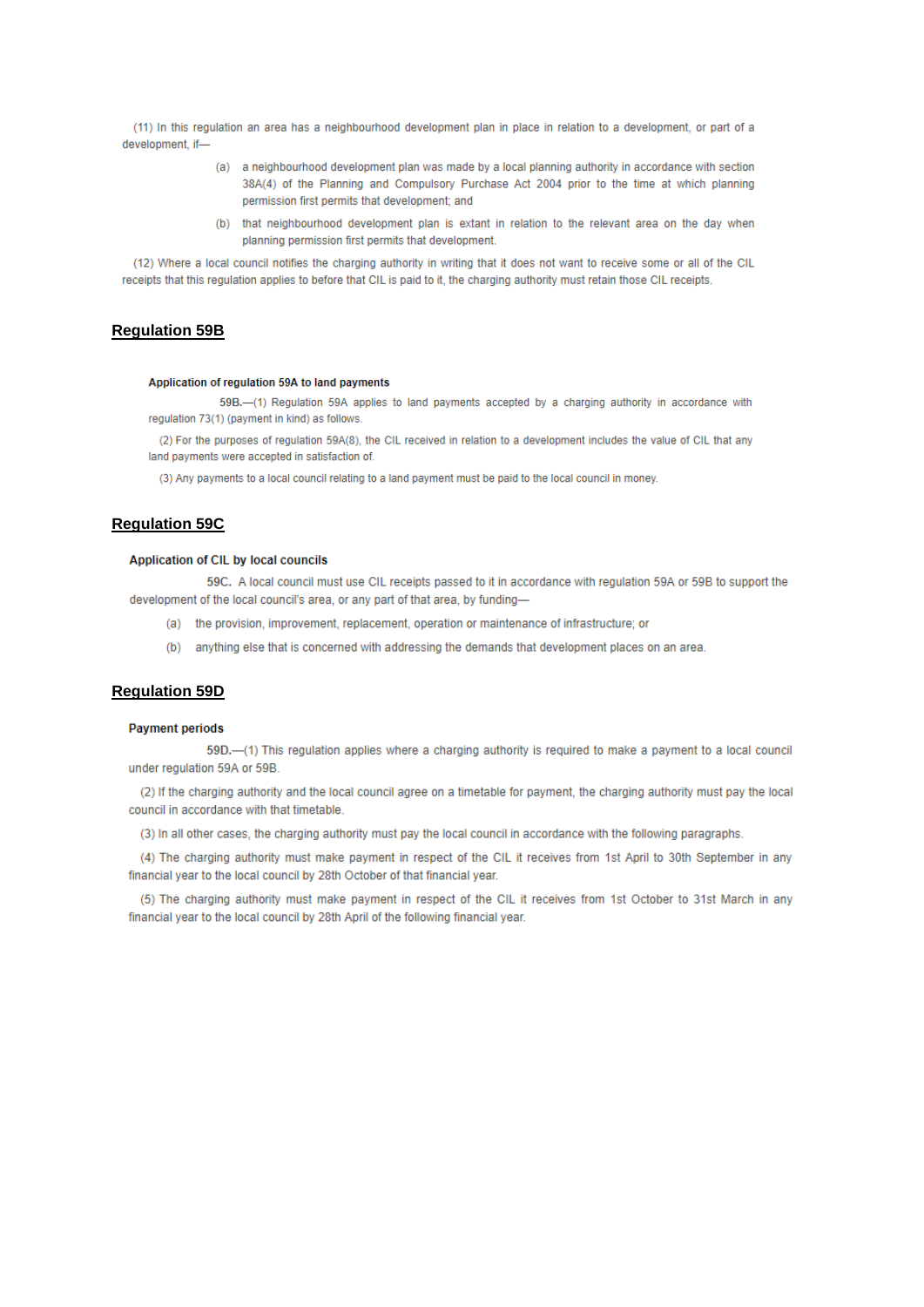## **Regulation 59E**

#### Recovery of CIL passed in accordance with regulation 59A or 59B

59E.-(1) This regulation applies to CIL receipts received by a local council in accordance with regulation 59A or 59B that the local council-

- (a) has not applied to support the development of its area within 5 years of receipt; or
- (b) has applied otherwise than in accordance with regulation 59C.

(2) The charging authority may serve a notice on the local council requiring it to repay some or all of the CIL receipts that this regulation applies to.

(3) A notice under paragraph (2) will be valid if it contains the following information-

- (a) the amount of CIL receipts to be repaid;
- (b) the reasons for requiring those receipts to be repaid; and
- (c) the date by which repayment is to be made which must be no earlier than 28 days from the day the notice is served

(4) On receipt of a valid notice the local council must send to the charging authority any CIL receipts it has not spent up to the value set out under sub-paragraph (3)(a) within the time set out under sub-paragraph (3)(c).

(5) If the local council is unable to repay the full amount set out under sub-paragraph (3)(a) out of unspent CIL receipts, the charging authority must recover the rest of that amount out of future CIL receipts that it would otherwise have to pass to the local council in accordance with regulation 59A or 59B.

(6) If the charging authority recovers CIL receipts in accordance with paragraph (5) it must serve a notice on the local council when those receipts would otherwise be passed to the local council stating-

- (a) the amount of CIL receipts recovered; and
- (b) the amount of CIL receipts still to be recovered by the charging authority from the local council.

(7) A charging authority may withdraw a notice served under paragraph (2) at any time and if it does so any unspent CIL receipts recovered under paragraph (4) or (5) in accordance with the withdrawn notice must be returned to the local council.

(8) A charging authority and a local council may at any time vary the terms of a notice served under paragraph (2) by agreement.

(9) Part 9 (enforcement) does not apply in relation to this regulation.

(10) CIL receipts recovered under this regulation must be used by the charging authority to support the development of the area of the local council they are recovered from by funding-

- (a) the provision, improvement, replacement, operation or maintenance of infrastructure; or
- (b) anything else that is concerned with addressing the demands that development places on an area.